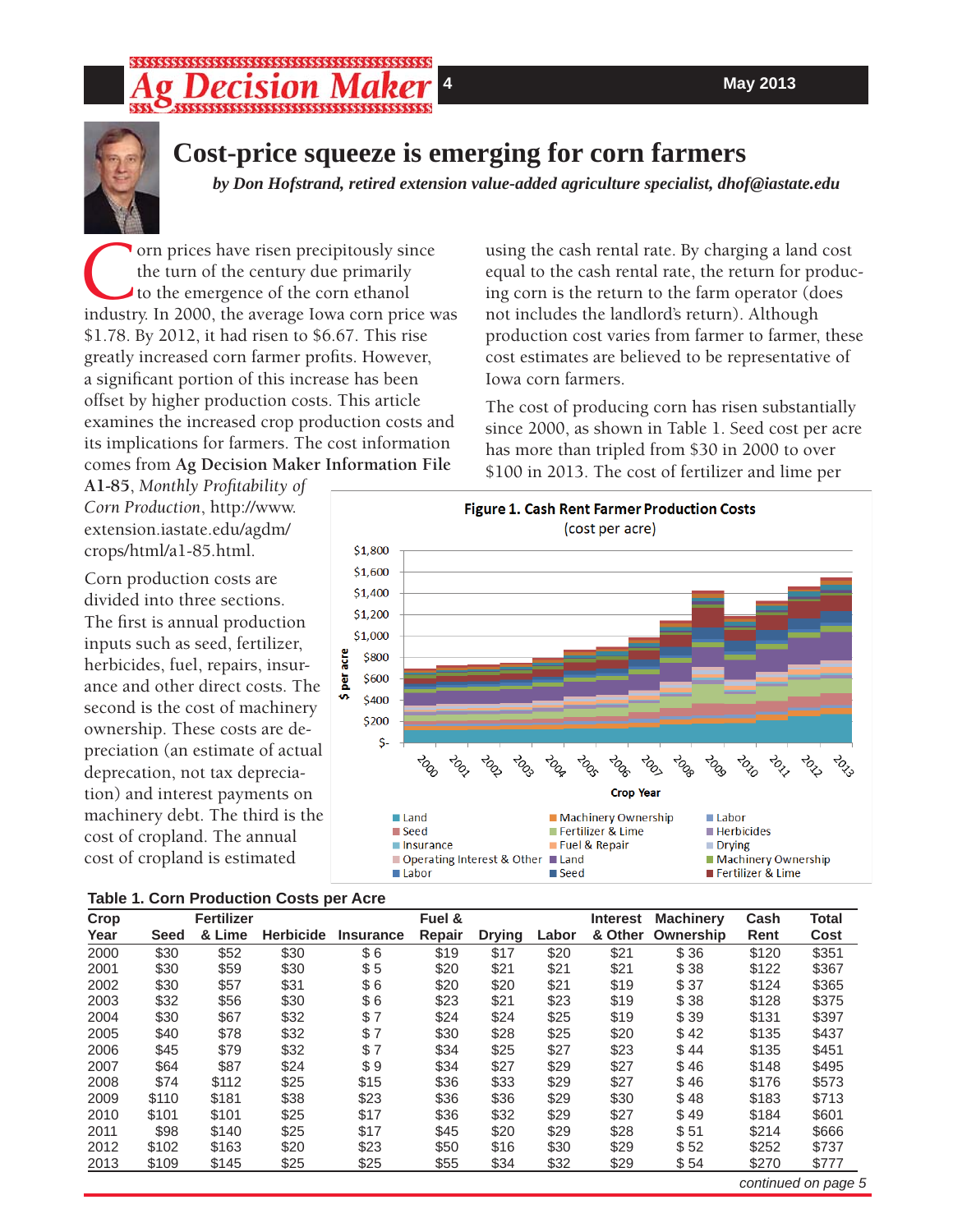## *ecision Ma*

*Cost-price squeeze is emerging for corn farmers, continued from page 4*

acre has also tripled, rising from \$52 to \$145 during the same period. Although nitrogen, phosphorus and potash have all increased in price, the prices of nitrogen and potash have increased the most. Contrary to the cost trend of other production inputs, herbicide cost has actually dropped slightly over this period. The cost of fuel and repairs has also increased, driven in part by the price of diesel fuel. Although the need for corn drying varies from year to year, the cost of LP gas has also risen. Cropland cash rent, a major cost of producing corn, has more than doubled over this time period.

The increase in corn production costs is shown graphically in Figure 1. Production costs started to increase rapidly in 2004 with the major expansion of the ethanol industry. In 2009, production costs spiked to over \$700 per acre but fell back in 2010. Subsequent to 2010, production costs have resumed their upward climb. Costs are estimated to reach \$777 per acre in 2013.

| Table 2. Corn Production Costs per Bushel |  |  |  |
|-------------------------------------------|--|--|--|
|-------------------------------------------|--|--|--|

| Crop | Corn  | <b>Total Crop</b> | <b>Machinery</b> | Cash   | Total  |
|------|-------|-------------------|------------------|--------|--------|
| Year | Yield | <b>Inputs</b>     | Ownership        | Rent   | Cost   |
| 2000 | 144   | \$1.35            | \$0.25           | \$0.83 | \$2.43 |
| 2001 | 146   | \$1.42            | \$0.26           | \$0.84 | \$2.51 |
| 2002 | 163   | \$1.25            | \$0.23           | \$0.76 | \$2.24 |
| 2003 | 157   | \$1.34            | \$0.24           | \$0.82 | \$2.39 |
| 2004 | 181   | \$1.26            | \$0.21           | \$0.72 | \$2.20 |
| 2005 | 173   | \$1.50            | \$0.24           | \$0.78 | \$2.52 |
| 2006 | 166   | \$1.64            | \$0.27           | \$0.81 | \$2.72 |
| 2007 | 171   | \$1.76            | \$0.27           | \$0.87 | \$2.89 |
| 2008 | 171   | \$2.05            | \$0.27           | \$1.03 | \$3.35 |
| 2009 | 182   | \$2.65            | \$0.26           | \$1.01 | \$3.92 |
| 2010 | 165   | \$2.23            | \$0.30           | \$1.12 | \$3.64 |
| 2011 | 172   | \$2.34            | \$0.30           | \$1.24 | \$3.88 |
| 2012 | 137   | \$3.16            | \$0.38           | \$1.84 | \$5.38 |
| 2013 | 172   | \$2.64            | \$0.31           | \$1.57 | \$4.52 |

**Table 3. Corn Production Costs for All Corn Acres**

| Crop | <b>Total Crop</b><br>Corn |               | <b>Machinery</b> | Cash      | Total     |  |
|------|---------------------------|---------------|------------------|-----------|-----------|--|
| Year | <b>Acres</b>              | <b>Inputs</b> | Ownership        | Rent      | Cost      |  |
| 2000 | 500                       | \$97.418      | \$18,000         | \$60,000  | \$175.418 |  |
| 2001 | 500                       | \$103.703     | \$18.750         | \$61,000  | \$183.453 |  |
| 2002 | 500                       | \$102.194     | \$18,500         | \$62,000  | \$182,694 |  |
| 2003 | 500                       | \$104.799     | \$18.750         | \$64,000  | \$187,549 |  |
| 2004 | 500                       | \$113.815     | \$19.250         | \$65,500  | \$198.565 |  |
| 2005 | 500                       | \$130.095     | \$20,750         | \$67,500  | \$218,345 |  |
| 2006 | 500                       | \$135.913     | \$22,000         | \$67,500  | \$225.413 |  |
| 2007 | 500                       | \$150.280     | \$23,000         | \$74.000  | \$247,280 |  |
| 2008 | 500                       | \$175.433     | \$23.125         | \$88,000  | \$286,558 |  |
| 2009 | 500                       | \$241.313     | \$23.875         | \$91.500  | \$356,688 |  |
| 2010 | 500                       | \$183.785     | \$24.625         | \$92,000  | \$300.410 |  |
| 2011 | 500                       | \$200.821     | \$25.375         | \$107.000 | \$333,196 |  |
| 2012 | 500                       | \$216,309     | \$26,125         | \$126,000 | \$368,434 |  |
| 2013 | 500                       | \$226,809     | \$26,875         | \$135,000 | \$388,684 |  |

Cost per acre can be converted to cost per bushel to provide a different perspective of production costs. Because corn yield varies from year to year, the cost per bushel follows a somewhat different pattern than cost per acre. As shown in Table 2, corn yield has tended to trend upward since 2000. This trend has helped offset some of the rise in cost per acre.

Yield can also vary greatly between years, resulting in a significant impact on cost per bushel. Cost per bushel was relatively low in 2004 and 2009 due to corn yields over 180 bushels per acre. Conversely, cost per bushel was well over \$5.00 per bushel in 2012 due to the drought-reduced yield. A return to more normal yields in 2013 would result in a cost of about \$4.50 per bushel.

Although comparing the cost per bushel relative to its selling price indicates the profitability of corn production, examining the total cost of producing a corn crop provides an estimate of the increase in

> working capital required for corn production. As shown in Table 3, the cost of producing 500 acres of corn has risen from about \$175,000 in 2000 to almost \$390,000 in 2013. Because these costs are generally cash costs, the working capital requirements of a corn farmer have more than doubled during this period. This means that a significant portion of a year's corn profits are required to fund the increase in working capital needed for the subsequent year's corn production.

## **Implications**

Although corn production costs have risen substantially in recent years, the cost per bushel has not exceeded selling price. If corn prices are above cost per bushel in coming years, production costs will continue to rise to fill the gap between cost and price. If production input costs don't rise sufficiently to fill this gap, cash rental rates will fill it due to competition among farmers for farmland. Moreover, the current generous revenue insurance program reduces